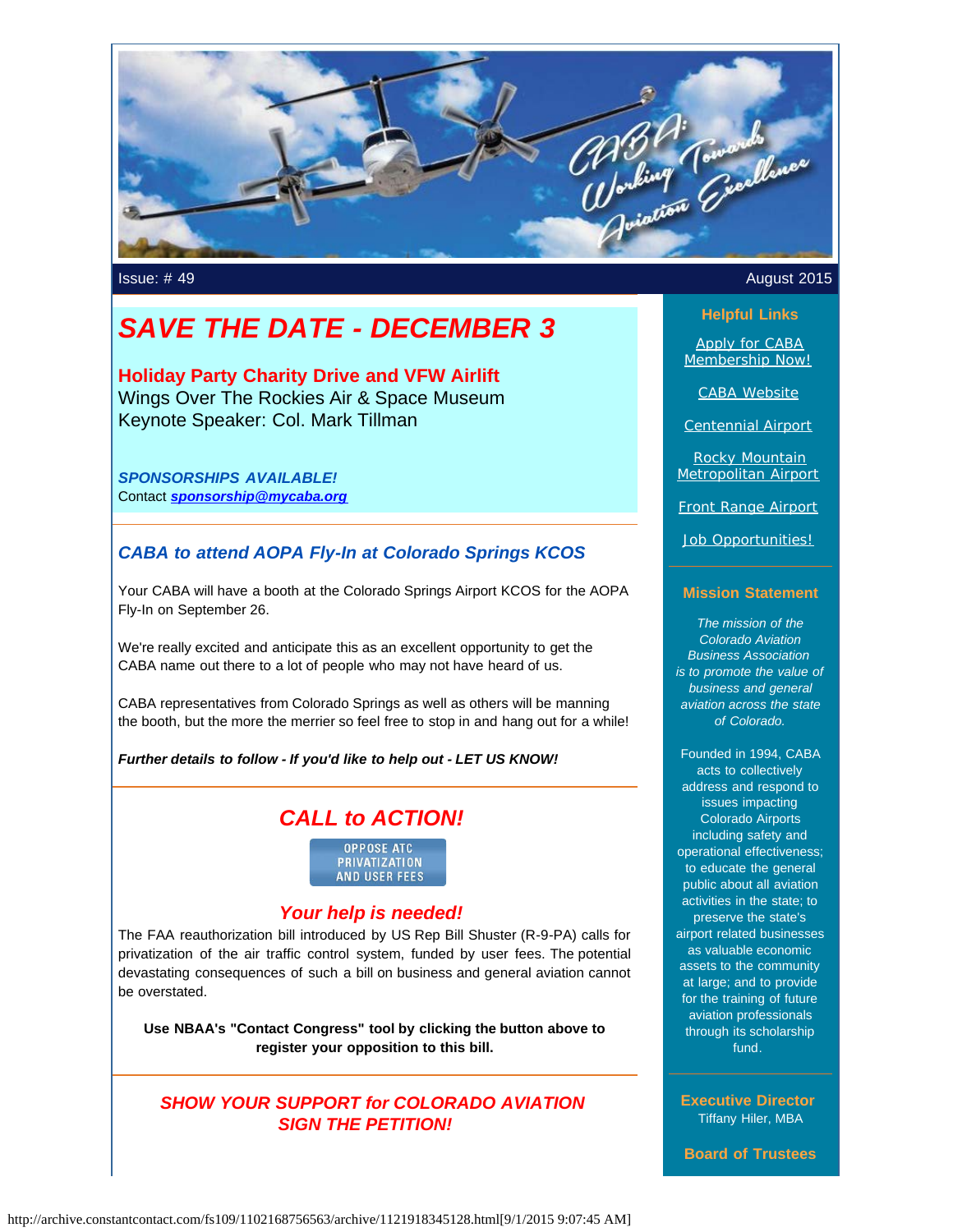

#### *Your help is still needed!*

The Support Colorado Aviation Project is a collaborative effort whose goal is to raise awareness to the impact of aviation across the State of Colorado and how aviation impacts a multitude of Colorado industries.

*[Visit SupportColoradoAviation.com for more info and to sign the petition](http://www.supportcoloradoaviation.com/?utm_source=Newsletter+August+2015&utm_campaign=August+2015+Newsletter&utm_medium=email)*[.](http://www.supportcoloradoaviation.com/?utm_source=Newsletter+August+2015&utm_campaign=August+2015+Newsletter&utm_medium=email)

## *NEW JOB POSTING*

Director of Aviation - City of Pueblo*. [Details here](http://mycaba.org/JobOps/3487646?utm_source=Newsletter+August+2015&utm_campaign=August+2015+Newsletter&utm_medium=email)*

## *UPCOMING EVENTS*

*Challenge Air Launch Party - Happy Hour*

**Thursday August 27, 4:30 - 7:00pm**  Two Penguins Tap & Grill 13065 E Briarwood Ave, Centennial, CO 80112 Sponsored by Lawing Financial *[Details](http://mycaba.org/event-2014535?utm_source=Newsletter+August+2015&utm_campaign=August+2015+Newsletter&utm_medium=email)*

*CABA Board of Trustees Meeting* **Thursday August 27, 1 - 3pm**

### *CABA-RMMA Meeting Series*

**Thursday September 10, 11:30am - 1:00pm** Mt Evans Room, in the terminal building Rocky Mt Metro Airport KBJC

### *Center of Excellence Reception*

**Thursday September 10, 5:30 - 8:00pm** Rifle-Garfield County AIrport KRIL Co-hosts CSBR, CIty of Rifle, and CLUB 20. *[Details](http://mycaba.org/event-2021245?utm_source=Newsletter+August+2015&utm_campaign=August+2015+Newsletter&utm_medium=email)*

*Challenge Air Denver Fly Day - PILOTS NEEDED!* **Sunday September 20** XJet hangar and ramp Centennial Airport KAPA. *[Details](http://mycaba.org/event-2014535?utm_source=Newsletter+August+2015&utm_campaign=August+2015+Newsletter&utm_medium=email)*

*Check the calendar for all events & details at [mycaba.org/events](http://mycaba.org/events?utm_source=Newsletter+August+2015&utm_campaign=August+2015+Newsletter&utm_medium=email)*

*POST YOUR EVENT by sending it to [info@mycaba.org](mailto:info@mycaba.org)*

## *GET INVOLVED!*

Serving on a committee is a great way to network with fellow aviation professionals in all areas. All of our volunteers are people just like yourself who put a little extra effort into doing the things that make CABA a better organization. Join the CABA action team and you *WILL* have a positive impact on the aviation community in Colorado.

Standing Committees are: Legislative, Educational Outreach, Membership, *They ALL*

MacKenzie Kelly (Secretary) Carolyn LaPerriere (Treasurer)

> Scott Dulaney Kenn Kline Malachi O'Neill Ty Little Kandi Spangler Chris Swathwood Fabien Vivier Sara Platt Moser

Mike Straka (Chairman)

Chris Leach (Vice Chair)

# **MAKE DONATION**

*Follow CABA on Social Media!*

*Follow us to keep current on events, news, and more!*